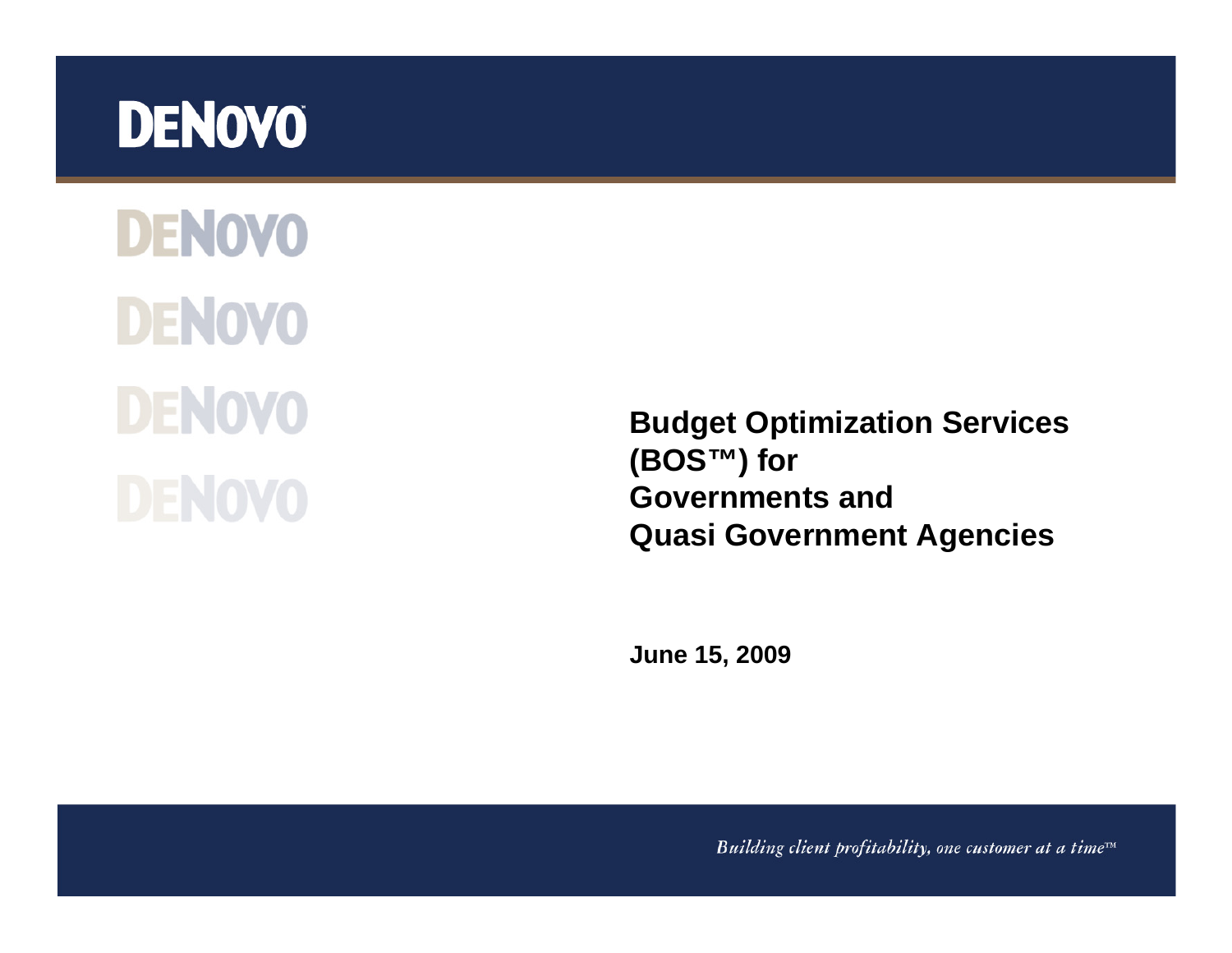

|     |                                                             | Page |  |
|-----|-------------------------------------------------------------|------|--|
| 1.0 | Introduction                                                | 2    |  |
| 2.0 | <b>Current Environment: Challenges to Balancing Budgets</b> |      |  |
| 3.0 | How De Novo Can Help                                        |      |  |
| 4.0 | Our Credentials: Why Engage Us                              | 5    |  |
| 5.0 | Our Approach: Frameworks That Deliver                       | 6    |  |
| 6.0 | Illustration: State Revenue Key Drivers Matrix              | 7    |  |
| 7.0 | <b>Outcomes: A Sample of Private Sector Results</b>         | 8    |  |
| 8.0 | <b>Contact Information</b>                                  | 9    |  |

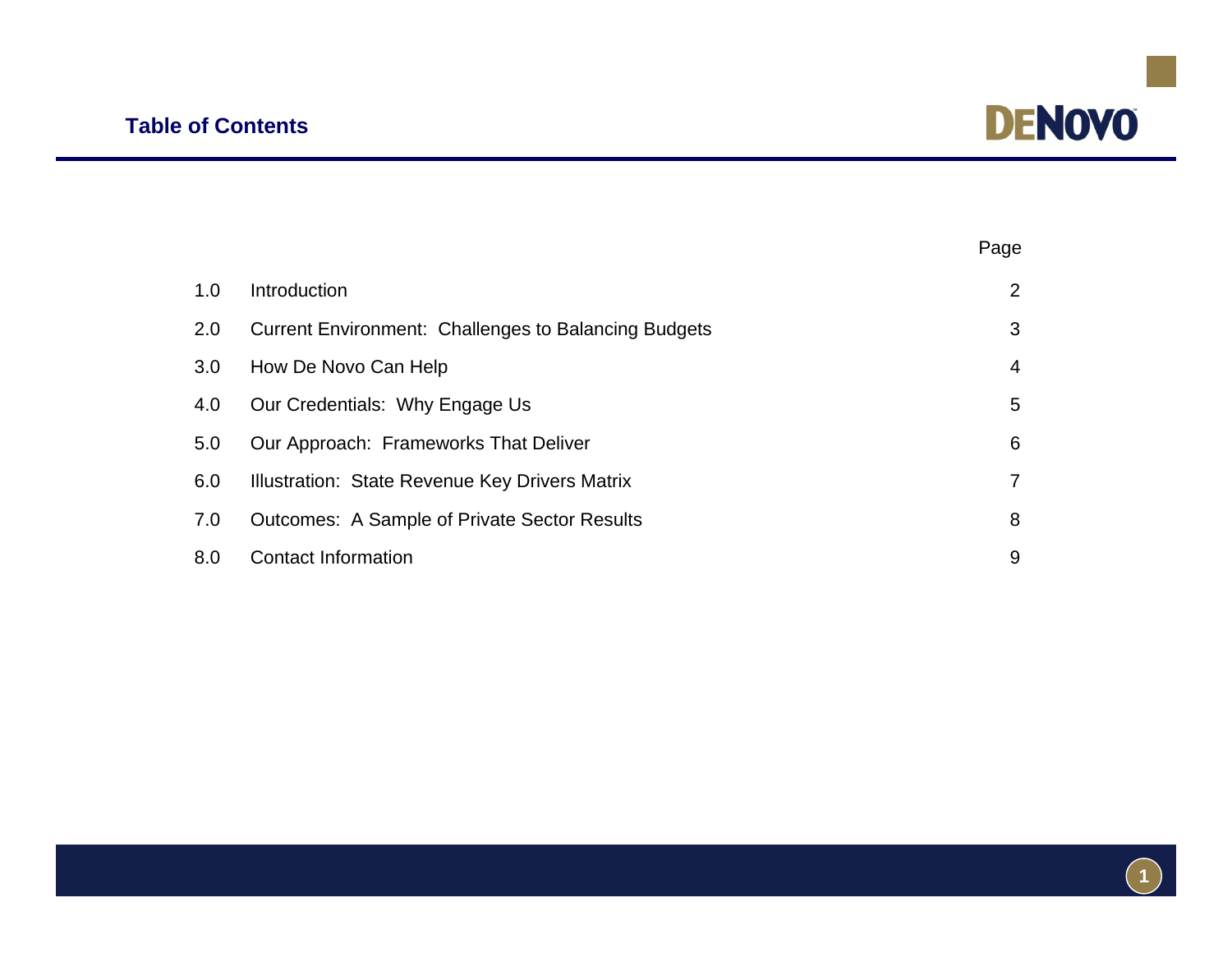

De Novo is an international management and marketing consultancy. We operate through a variety of subsidiaries in the United States, Canada, Mexico and the United Kingdom. Our regional offices include:

- $\bullet$ Wilmington, Delaware (USA)
- o London (UK)
- $\bullet$ Toronto (Canada)
- $\bullet$ Mexico City (Mexico)

We have been engaged by business leaders throughout the world to initiate and execute rapid business process improvements. We have formulated strategies to reverse negative trends and drive sustainable revenue growth and operational effectiveness. We believe these best practices can be applied to the public sector with the same success. In light of rising budget deficits and a need to align spending with revenue collection, new ideas and approaches need to be embraced.

> *"The public sector needs to think outside of the box to solve new challenges with new solutions."*

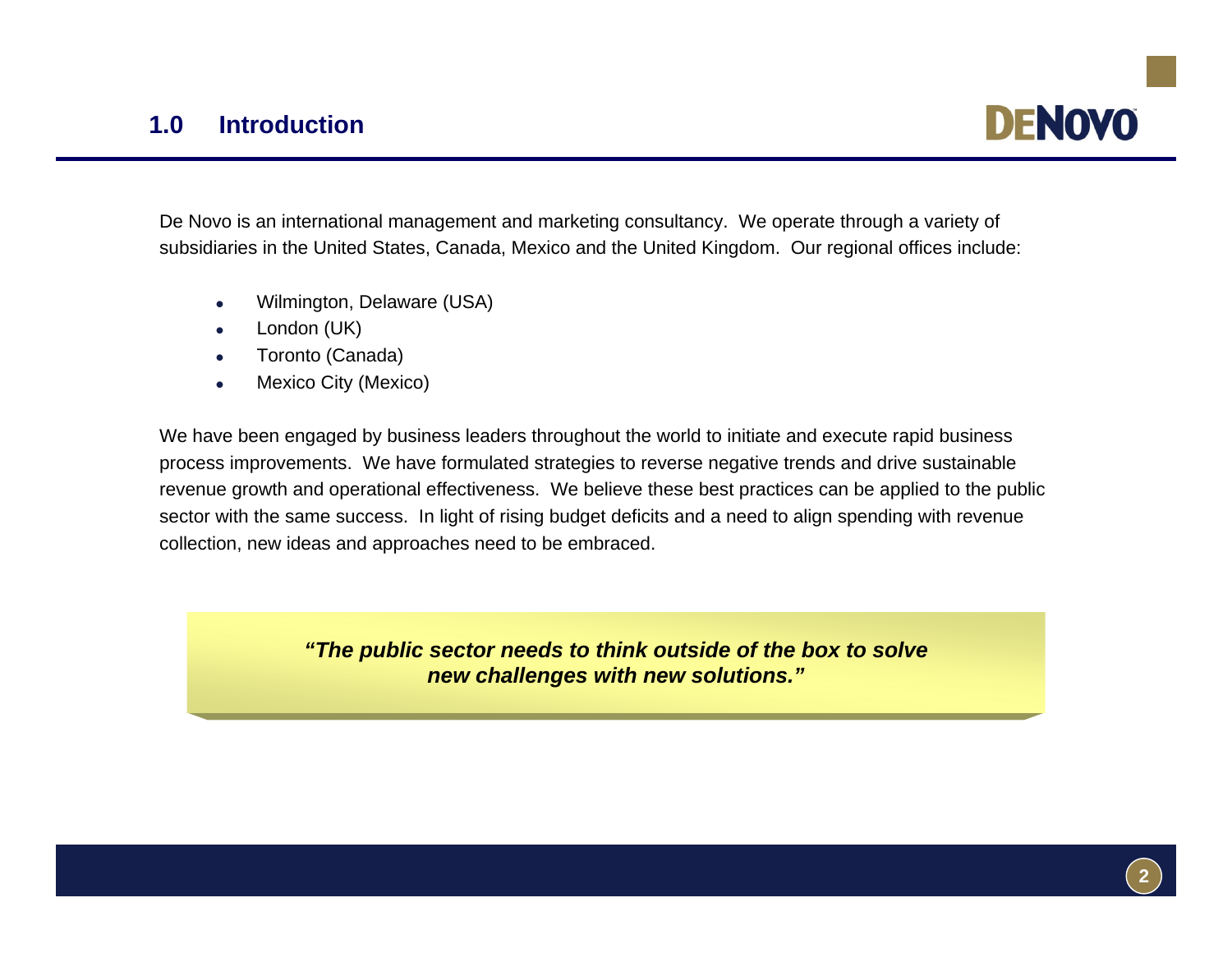

## **Finding New Revenue Sources In A Down Economy**

Government revenues in the current economic environment are being challenged. The impact of sizing revenues and costs to adjusting demand is a painful process in the private sector. It results in higher unemployment, reduced inventories and curtailed investment. The effect on the public sector is increasing demand for services with a shrinking tax base from which to fund it. The paradox is raising taxes in a climate of an already stressed tax base.

De Novo can work with governments to bring new thinking and fresh ideas to solving what may appear on the surface to be overwhelming challenges. De Novo believes its experiences and results are directly transferable to the public sector. Every action creates a reaction. Like in business—Decisions and outcomes cannot be framed in a vacuum. There are both consumer and competitor responses. Governments too have both constituent and competitor responses to tax policy. Various levels of local, county, state and federal government are all competing for tax dollars. States are competing amongst themselves for jobs and attracting investments and sources of new employment. Understanding how each level of revenue is impacted by such responses and how to achieve a degree of optimization or equilibrium is well understood and practiced in business and is applicable to government. De Novo can help navigating this maze while delivering results against the odds.

*"The public sector can and should learn from the private sector to develop innovative revenue generation and cost containment strategies."*

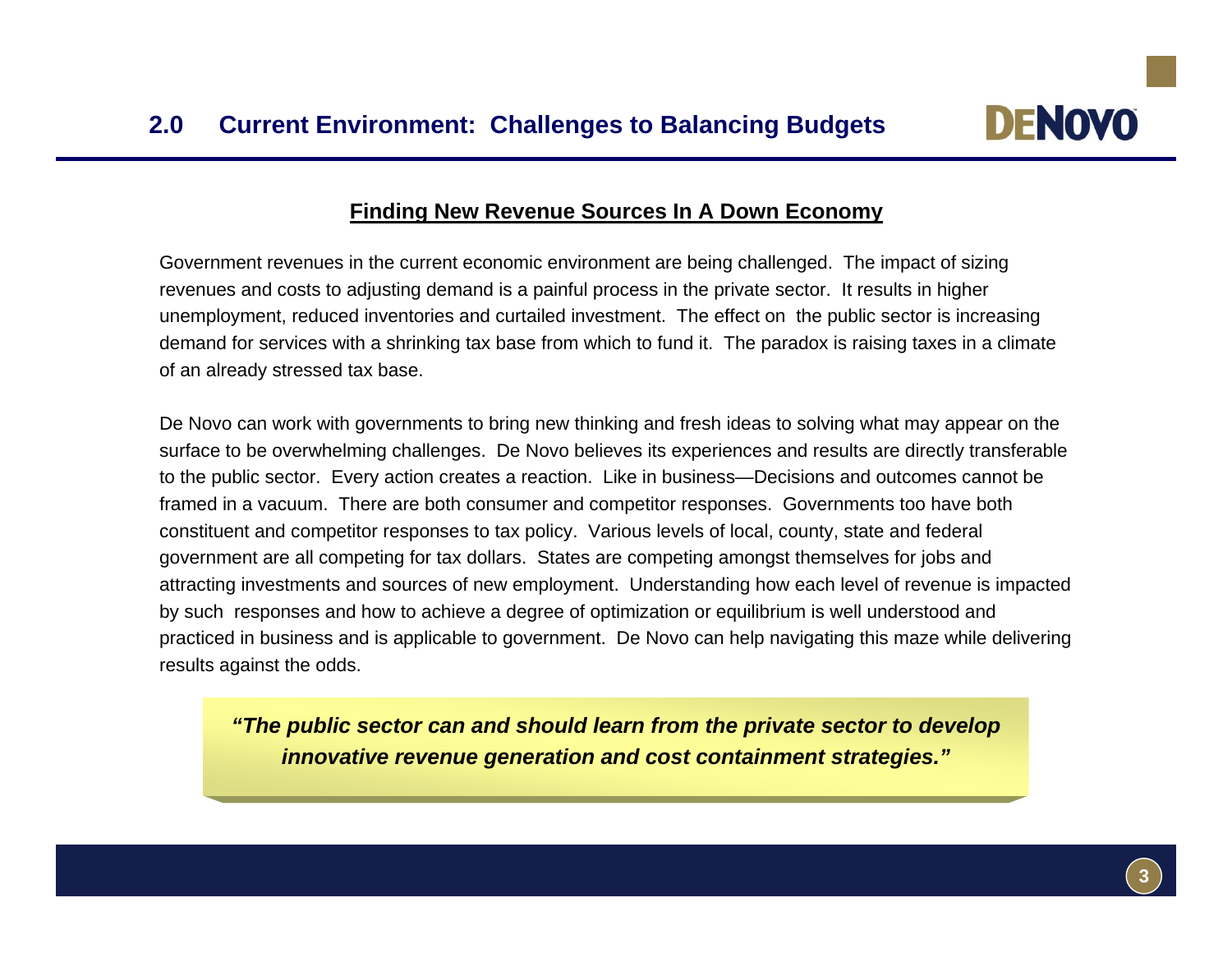

De Novo has helped many organizations reverse fortunes and implement substantial revenue generation and cost containment improvements. We believe the best practices we have applied in industry can be directly adopted in the public sector with the same results. It is all about understanding the drivers of revenue and costs and developing ideas to optimize the drivers. We are so confident of our outcomes we often put a portion of our fees at risk in exchange for a gain share on results. In other words, we have a history of investing in our own advice.

Should De Novo be engaged to implement Budget Optimization Services (BOS™) audit and implementation, it would begin with baselining all potential sources and uses of funds. We would process map a Service Blueprint identifying all the touch points with constituents. Fail points, recovery strategies, cost mitigation and revenue opportunities would be surfaced, prioritized and actioned. De Novo would utilize a range of proven techniques to gain insight, collaboration, buy-in and enactment to ensure successful implementation. Underlying everything we do is a culture of constructive challenging of norms and creative ideation. Finally, our view is if you can't measure it—don't do it. We work with clients to develop a dashboard to monitor and measure results and adapt strategies accordingly to ensure planned benefits are delivered.

> *"Thought leadership without action is useless—At De Novo 'we bridge thought and execution®.' "*

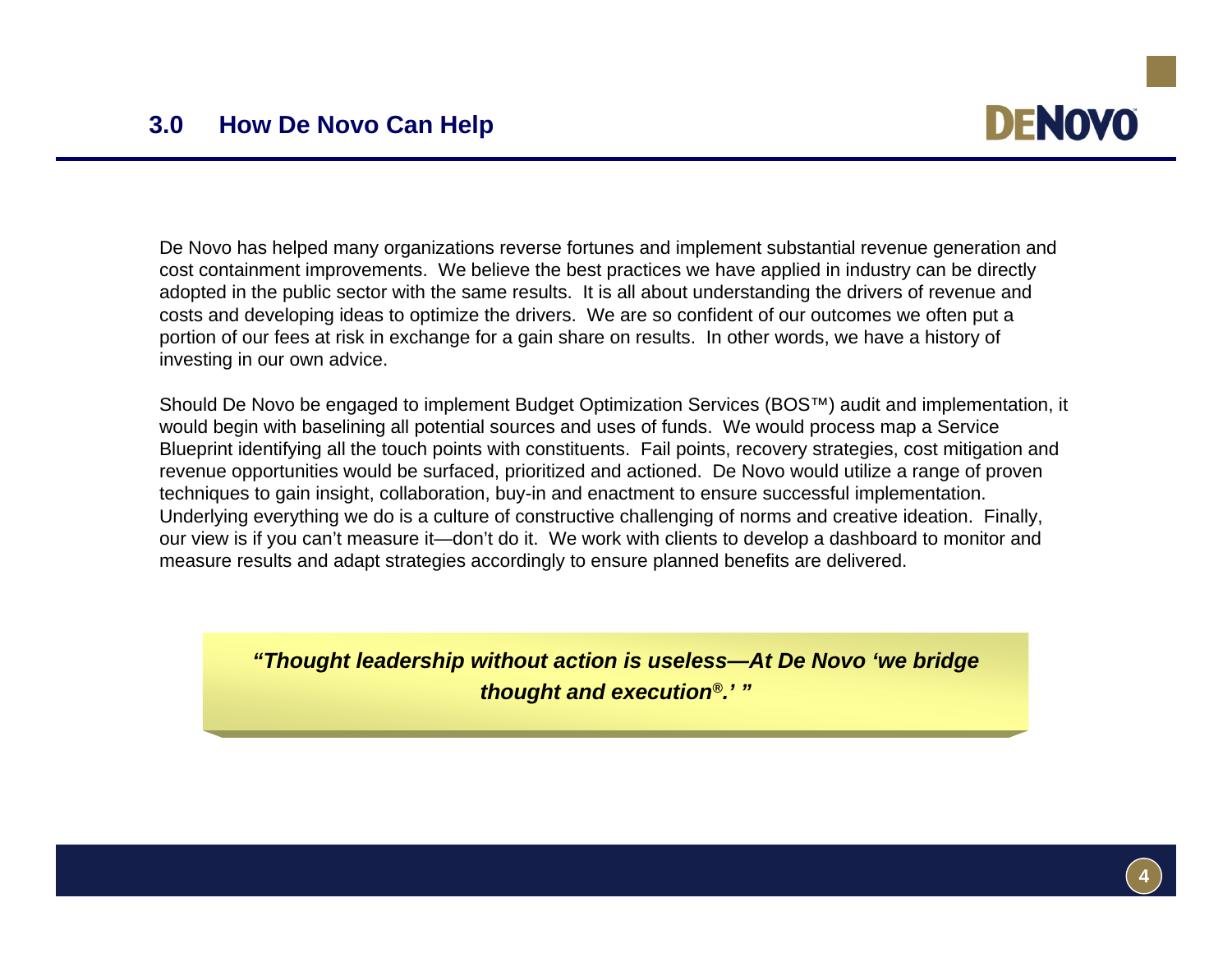## **4.0 Our Credentials: Why Engage Us**



We have helped credit card issuers, banks, insurance companies, airlines, telephone companies, pharmaceutical companies and a wide range of other businesses improve results in face of increased competition and declining sector growth. The following is a sample client list:

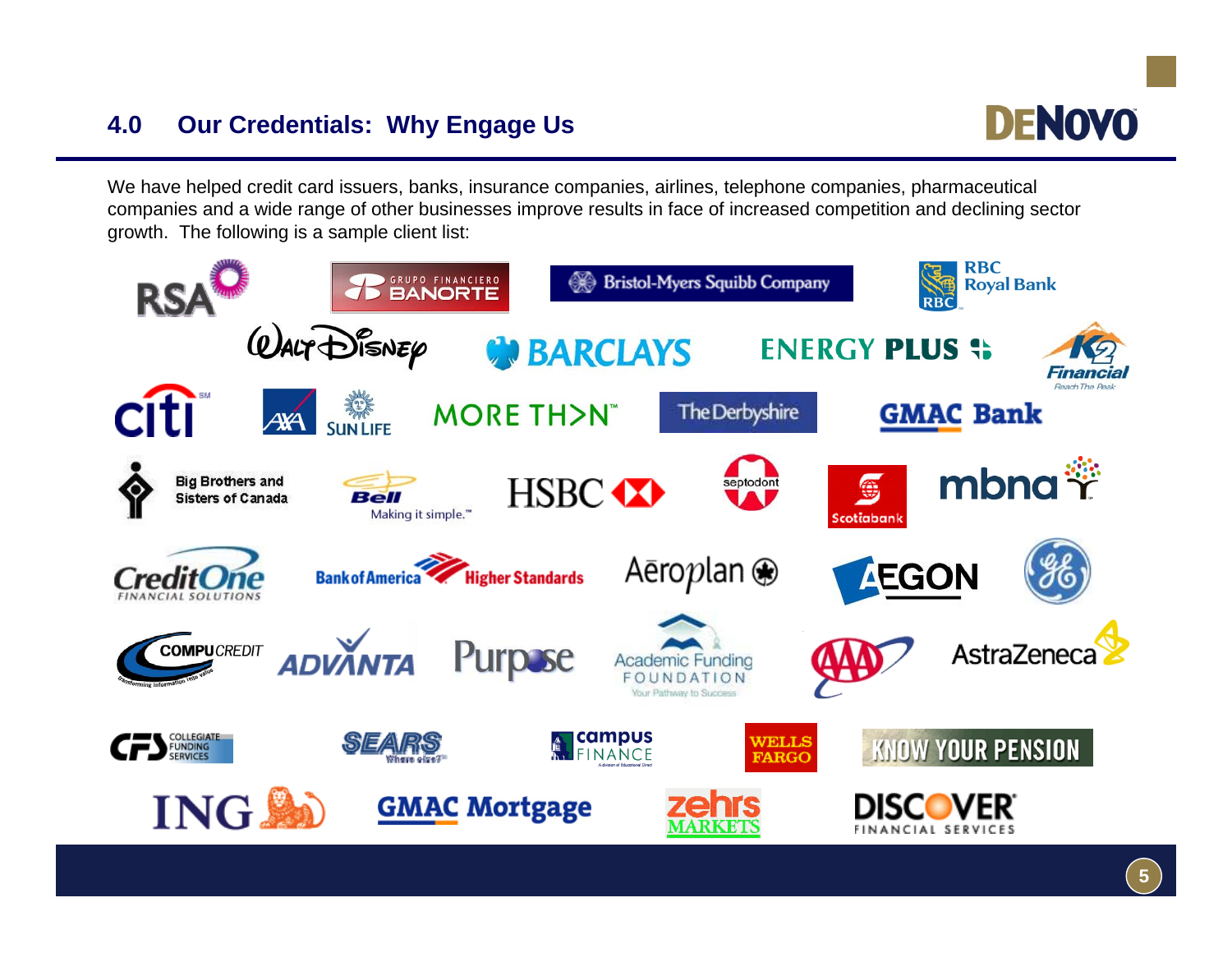

As referenced in the Introduction, De Novo consultants utilize a variety of proprietary tools to generate insights and solutions. Our engagement starts with reaching across an organization to construct a schematic of all relevant revenue or cost reduction touch points that ultimately could reveal opportunities or fail points. With this baseline we work with our clients to formulate a revenue equation identifying all of the underlying drivers to yield and costs. Thereafter, we facilitat e brainstorming sessions to capture initiatives to stimulate improvements to each driver of revenue. The initiatives assumptions are then audited, validated, monetized and prioritized based on contribution, timing and ease of implementation. We utilize a change process entitled **"IMPROVE".** An engagement is initiated and structured within the following phase-gates:



**Involve** all appropriate stakeholders in the initiative to ensure buy-in and support. **<sup>I</sup>**

**Measurement:** Criteria and tools are established at the outset to ensure a shared view of what success is.

**Process mapping** and baselining opportunities are surfaced and documented.

**Re-engineering** processes are determined and weighed against the costs and benefits.

**Opportunities** are surfaced for consideration to drive revenues and mitigate costs.

**Vetting** new opportunities is initiated to validate assumptions and potential outcome.

**Execution** is planned, documented and implemented to deliver results.

In Section 6.0, a sample Revenue Equation is illustrated for a state government. Within each component of the equation, which in and of itself drive revenue or reduce costs, a wide range of initiatives can be developed to influence overall net revenue collection.

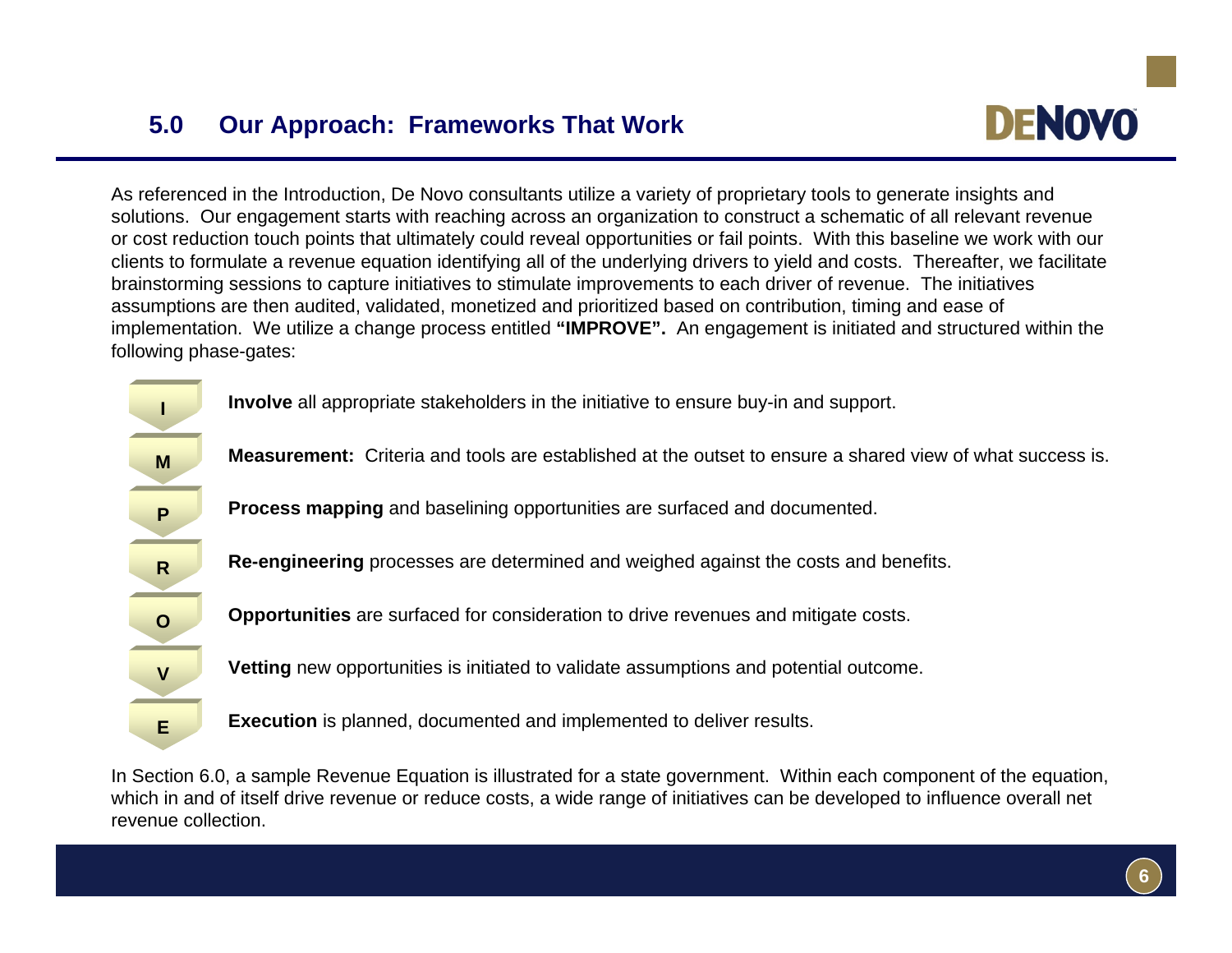## **6.0 Illustration: State Revenue Key Drivers Matrix**





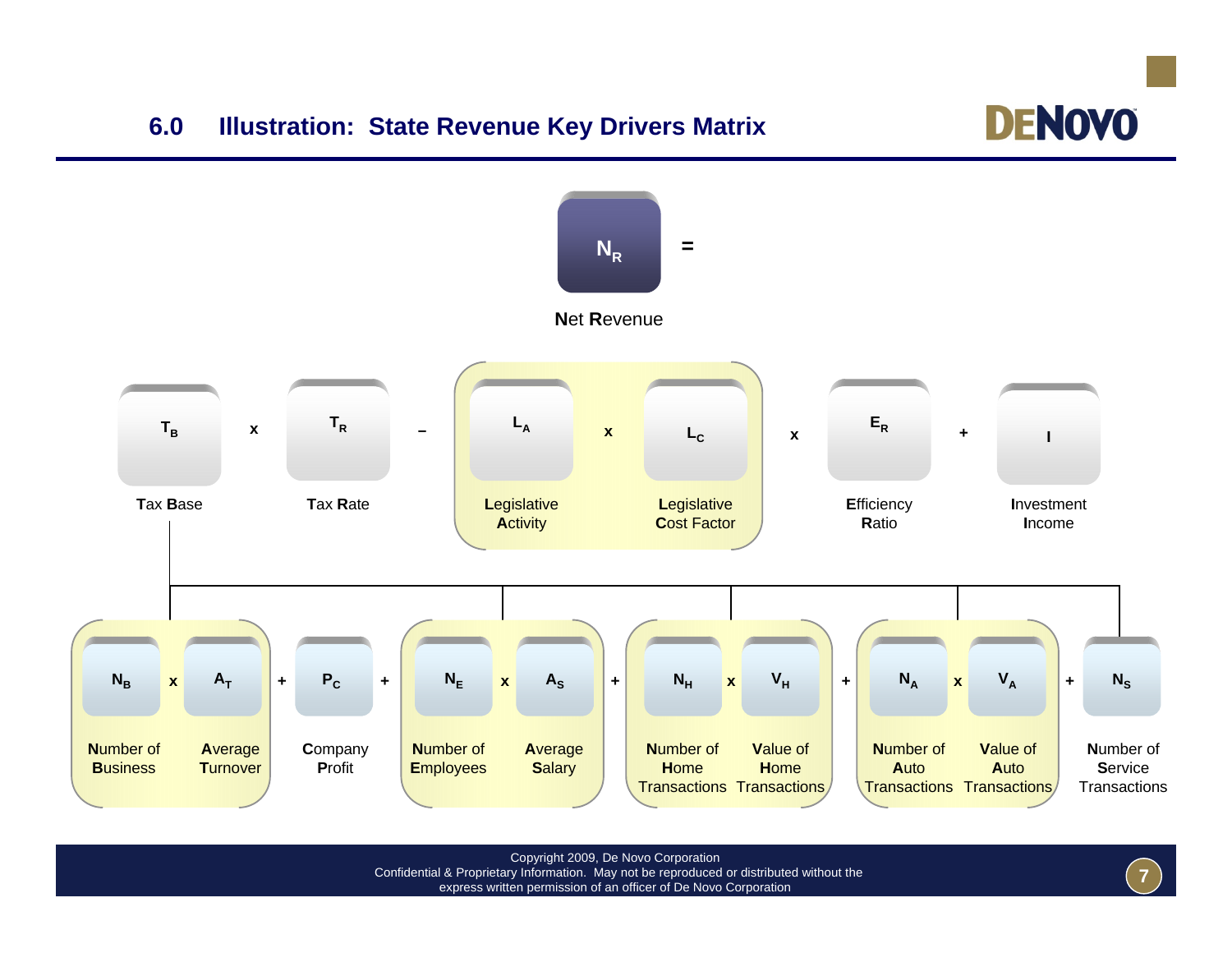

| <b>Royal Bank</b>  | <b>Royal Bank of Canada:</b> | Led efforts in re-engineering their credit business resulting in two<br>share points of growth and increasing profitability by 50% in three<br>years.                                                                                                                                          |
|--------------------|------------------------------|------------------------------------------------------------------------------------------------------------------------------------------------------------------------------------------------------------------------------------------------------------------------------------------------|
| <b>COMPUCREDIT</b> | <b>CompuCredit:</b>          | Retained to lead growth initiatives resulting in turning a<br>\$20 million capital position into a \$2 billion market cap within five<br>years.                                                                                                                                                |
|                    | <b>AXA Sun Life Direct:</b>  | Retained to reverse their decline in market share. The result was<br>a 10 point share improvement in one year. However, more<br>significantly, a substitute to a channel partner responsible for<br>50% of their growth was identified and implemented to mitigate<br>revenue dependency risk. |
|                    | <b>RSA Insurance:</b>        | Retained to increase revenue through change initiatives resulting<br>in improving short-term revenue by $£100$ million (\$174 million)<br>and position the largest general insurer in the UK for 7% growth<br>in an otherwise flat market.                                                     |